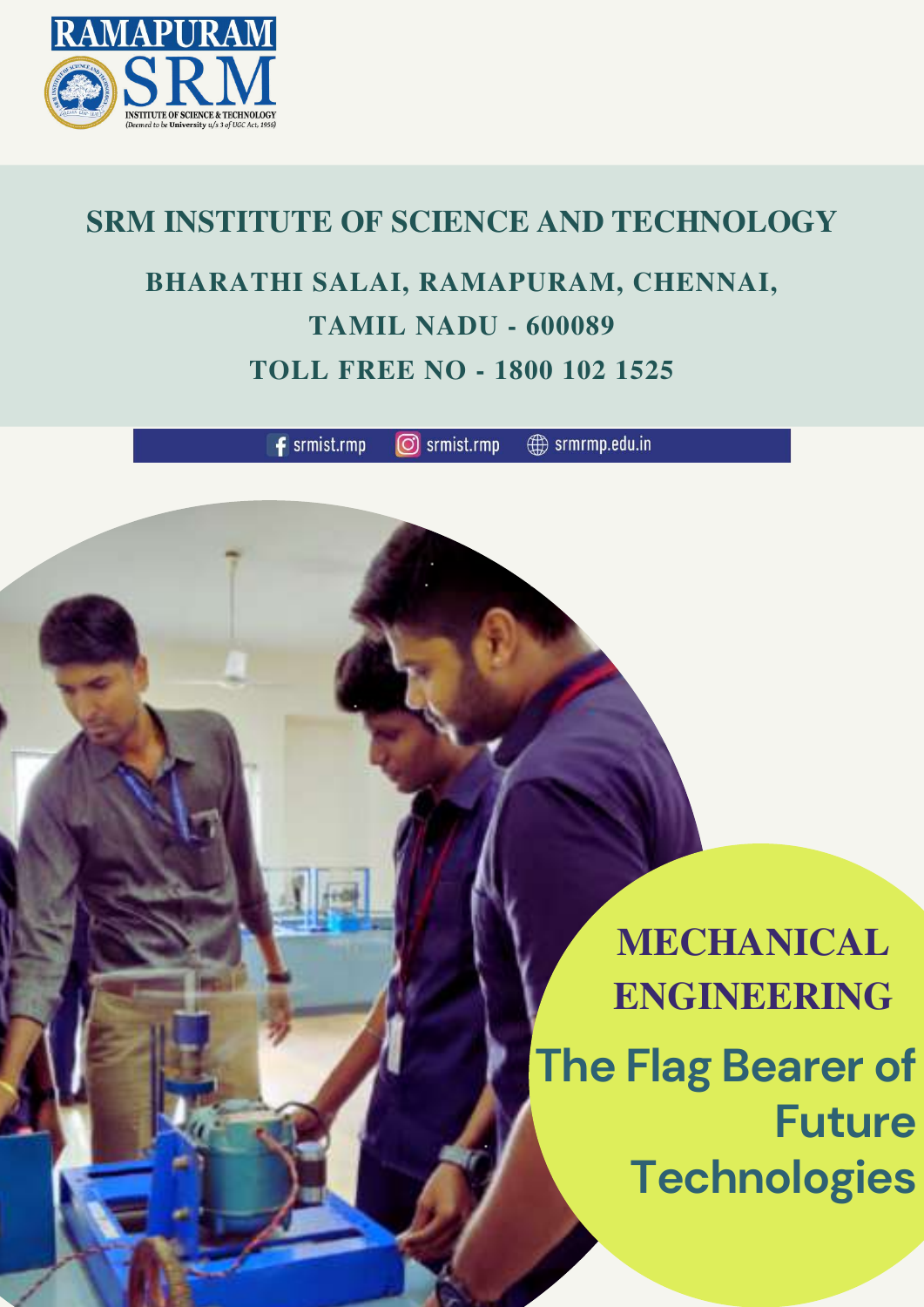## **ABOUT THE DEPARTMENT**

#### **Our Vision**

#### **Our Mission**

• To be a centre of excellence in the field of mechanical engineering where the best of teaching, learning and research synergize.

- Prepare effective and responsible graduate and post graduate engineers for global requirements by providing quality education.
- Constantly strive to improve pedagogical methods employed in delivering the academic programs.
- Respond effectively to the needs of the industry and the changing world.
- Conduct basic and applied research and to generate intellectual property.
- Provide consultancy to the neighbourhood and cultivate the spirit of entrepreneurship.

1. B. Tech. Mechanical Engineering - 4 Years M.Tech. Computer Aided Design - 2 Years 2.

The department of mechanical engineering is one of the pioneering departments of SRMIST established in 2008. The present faculty strength is 33 members and catering the need of students.



## **PROGRAMMES OFFERED**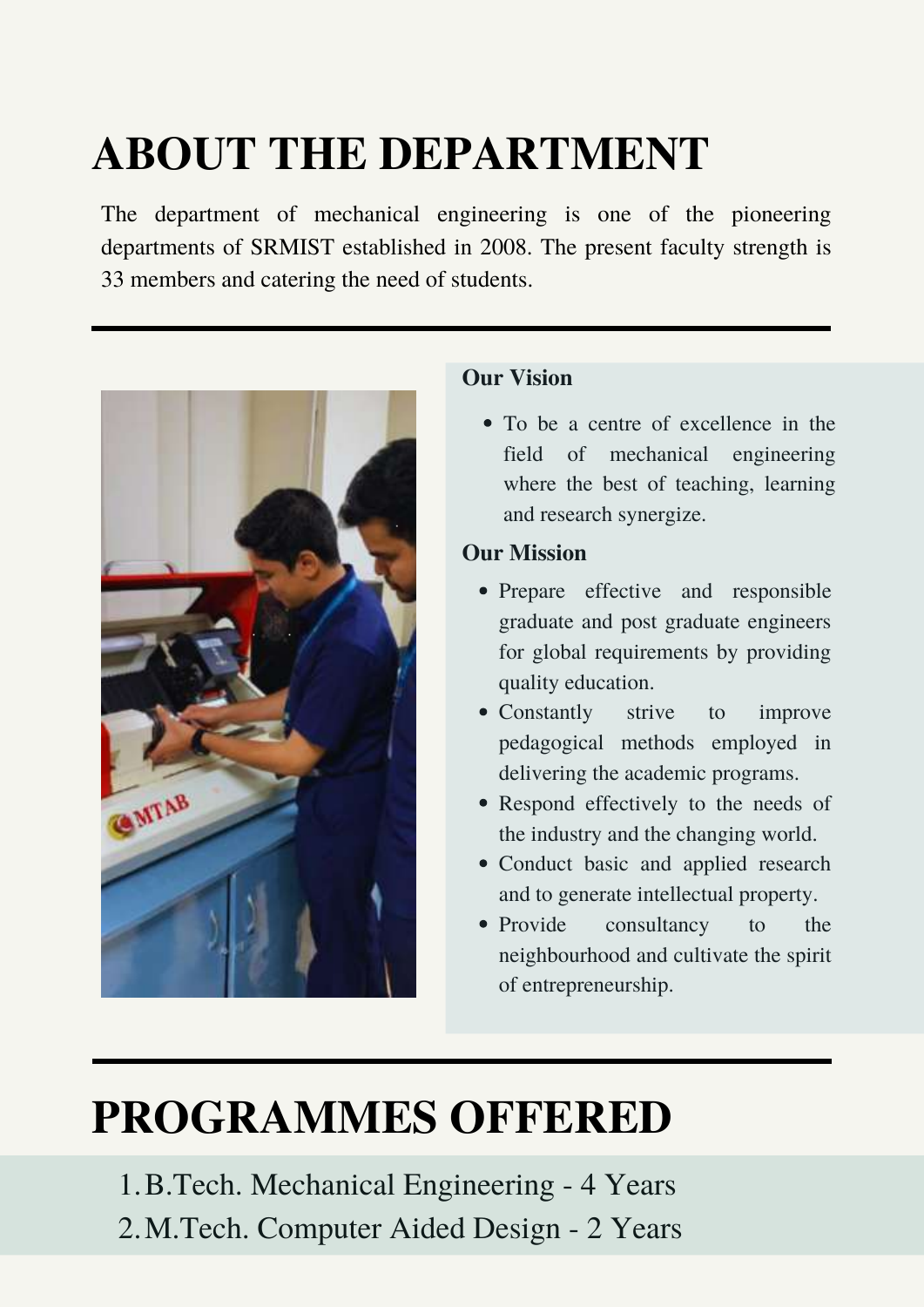- **Auto CAD**
- **Solid works**
- **Hyper mesh**
- **CATIA**
- **Ansys**
- C**FD**

Mechanical Engineers have a broad spectrum of opportunities in Industrial giants in the field of Energy, Oil and Gas, Manufacturing, Steel, Automotive, Robotics and Information Technologies. Many IT industries also have CAD/CIM divisions, which increase the job potential of mechanical engineers in IT industries too.

# **Why Mechanical Engineeing?**

# **Career Development Courses**

We are offering additional courses for Career development.

#### **Careers Opportunities for Mechanical Engineers**

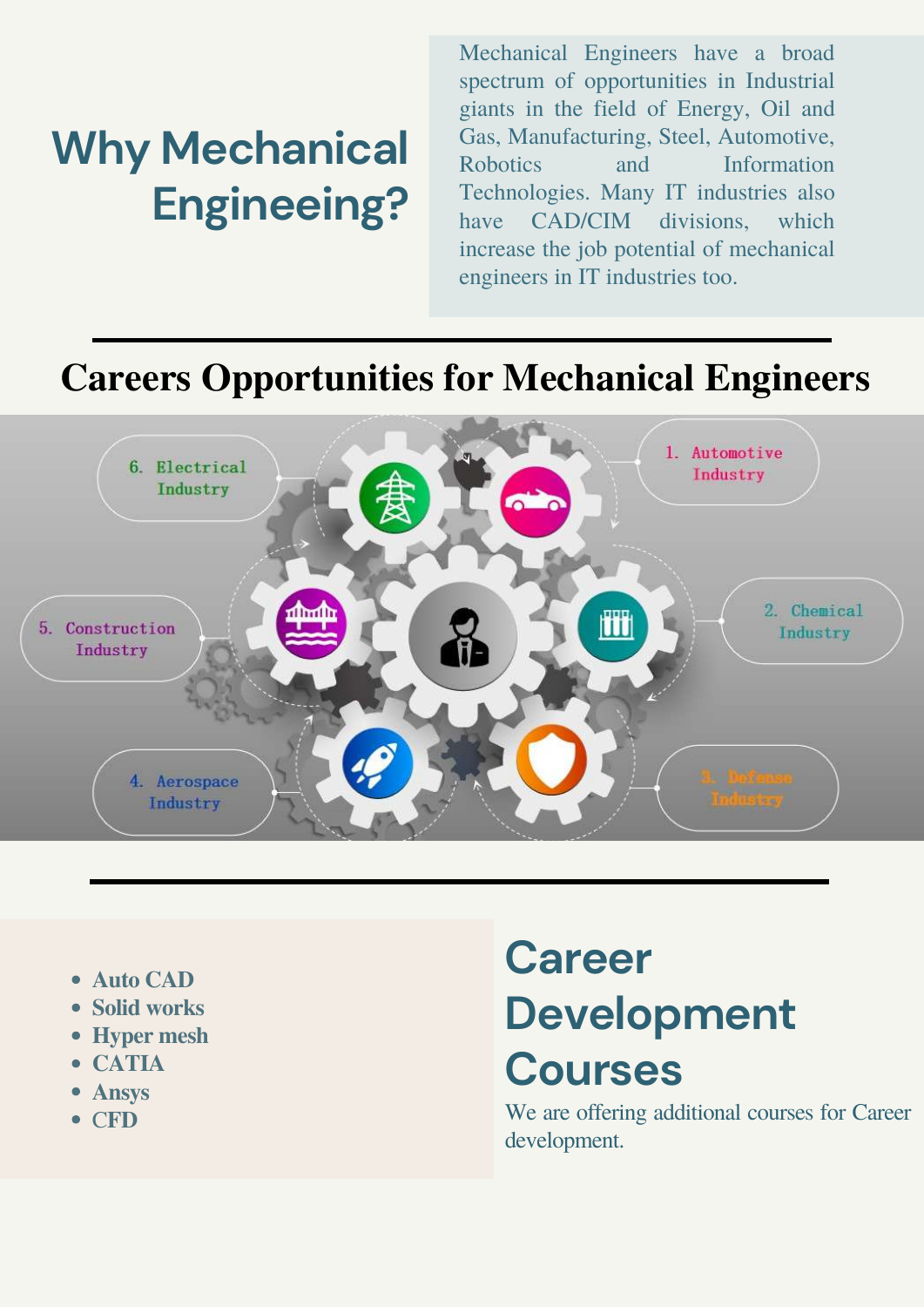- 44 Webinars
- 06 Faculty Development Programs
- 14 Online Competitions
- 02 Guest Lectures
- 02 National Conference
- 01 National Level Technical Symposium
- 01 Drone Workshop for school students



### **Events**

In last one year, our department organised

- 8 Patents
- 1 Book  $\bullet$
- More than 100 Journals

## **Club Activities**

Several club activities are initiated by enthusiastic students with a passion for arts, culture, and sports. Student clubs like sports, music, dance, literature, technology, NSS etc are facilitating great opportunities to enhance the students' skills and talents.

- ECO Club
- TECH Club
- MUN Club
- JOURNAL Club
- CHAPTER Club
- CAMOGENICS Club
- SAE
- $\bullet$  IEI

# **Publications and Patents**

In last one year, our faculty members and students have published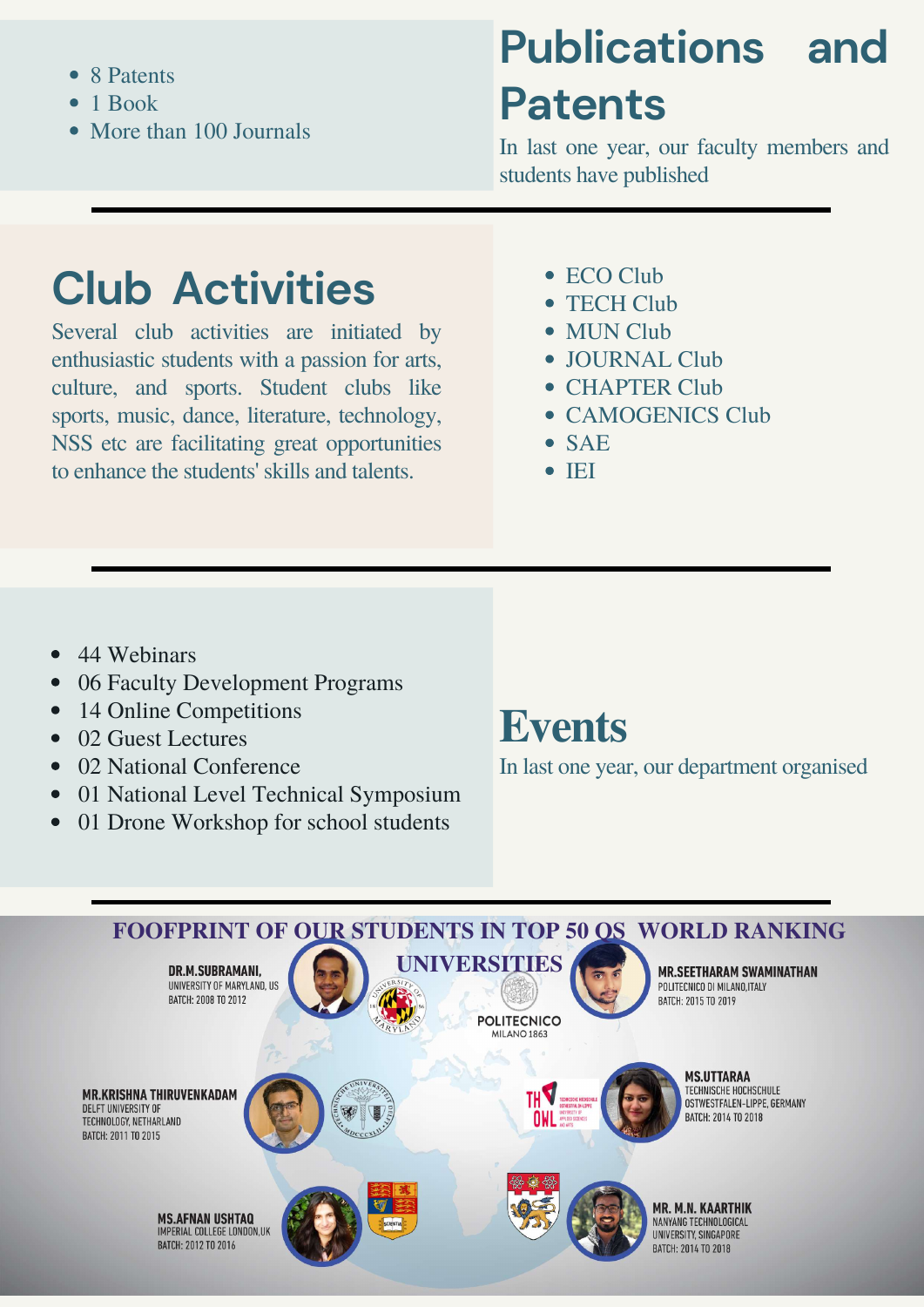## **FACILITIES**

All Smart classrooms with international standards

#### **Workshop Lab CAD Lab**





## **Metrology Lab**

## **Manufacturing Process Lab**





**Heat and mass transfer Lab**





## **Automation Lab**